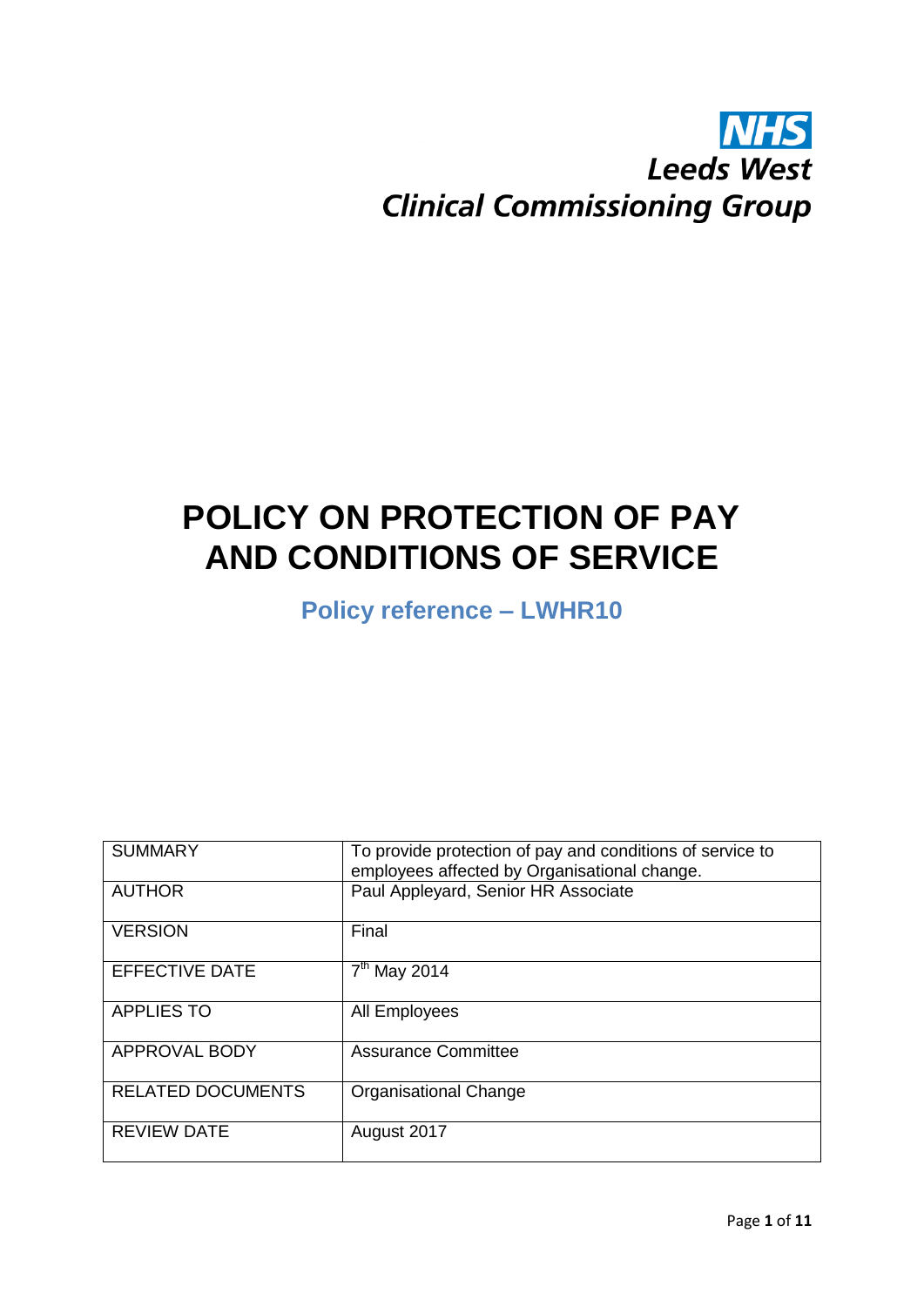## **VERSION CONTROL SHEET**

| <b>Version</b> | <b>Date</b> | <b>Author</b> | <b>Status</b> | <b>Comment</b> |
|----------------|-------------|---------------|---------------|----------------|
|                | 21/11/13    | Paul          | <b>Draft</b>  |                |
|                |             | Appleyard     |               |                |
|                |             |               |               |                |
|                |             |               |               |                |
|                |             |               |               |                |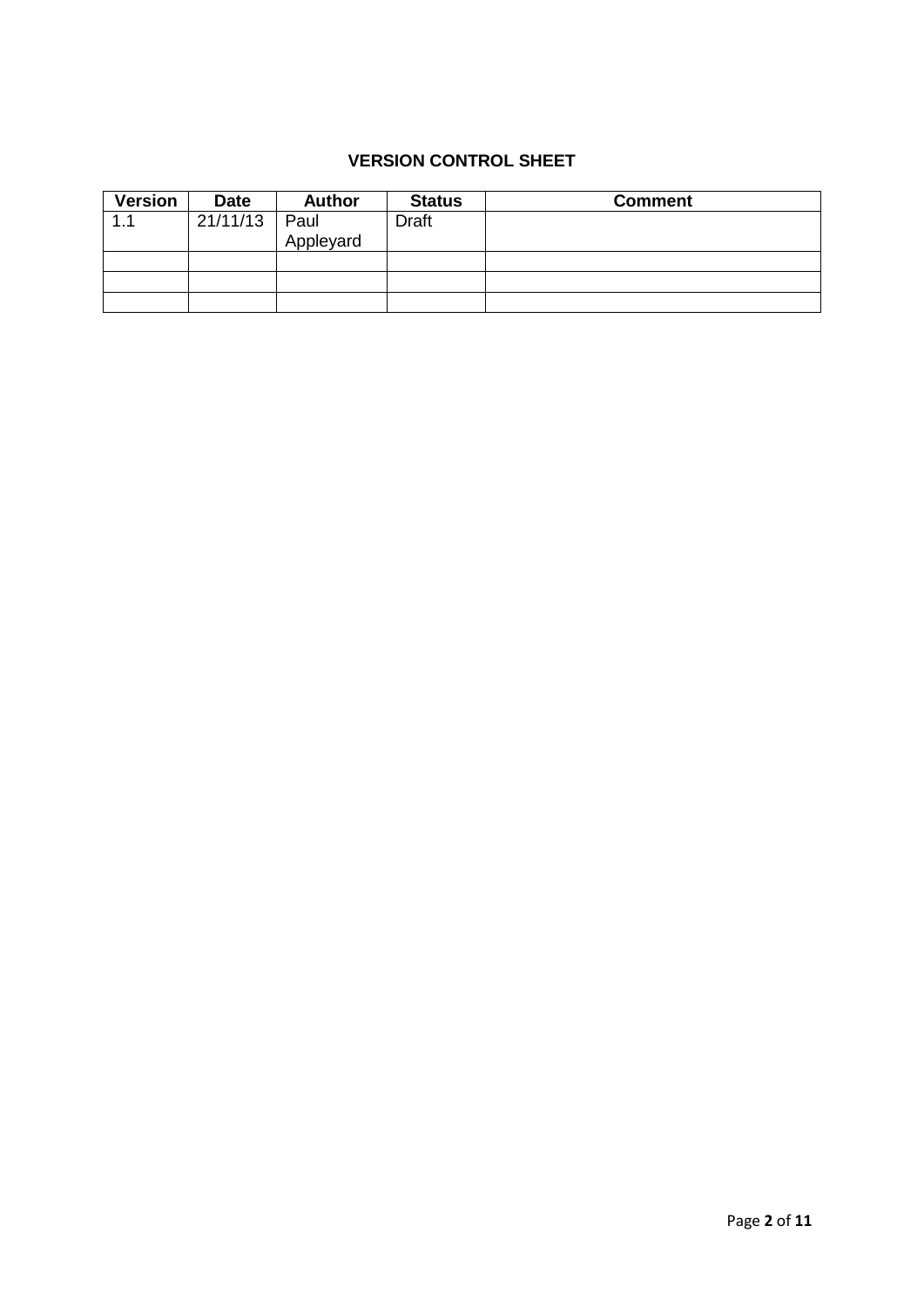## **CONTENTS**

| <b>Section</b> |                                              | Page |
|----------------|----------------------------------------------|------|
| 1.             | Purpose                                      | 4    |
| 2.             | Scope                                        | 4    |
| 3.             | <b>Equality Statement</b>                    | 4    |
| 4.             | Accountability                               | 5    |
| 5.             | <b>Implementation and Monitoring</b>         | 5    |
| 6.             | Responsibilities                             | 5    |
|                | 6.2<br>Employees                             | 5    |
|                | 6.3 Line Managers                            | 5    |
|                | 6.4<br>Human Resources Team                  | 6    |
|                | 7. Short Term Protection of Earnings         | 6    |
| 8.             | Long Term Protection of Earnings             | 6    |
|                | 9. Protection of Other Terms and Conditions  |      |
|                | 10. Conditions of Eligibility for Protection | 8    |
|                | 11. Other Provisions                         | 9    |
|                | 12. Appeals                                  | 9    |
|                | 13. Definition                               | 9    |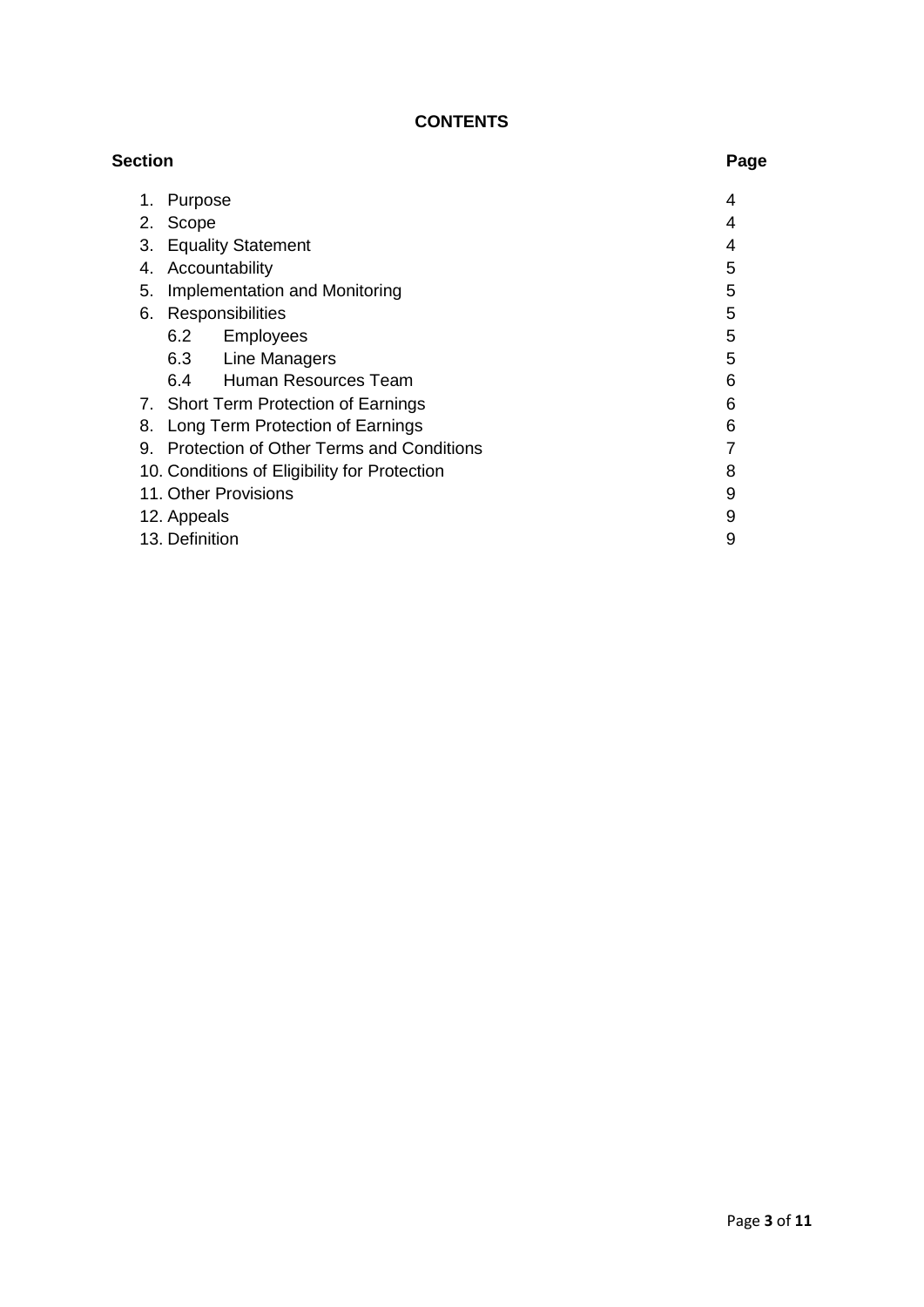#### **1.0. PURPOSE**

- 1.1. Change is a constant factor within the NHS and most employees will be affected by it at some stage in their career. Organisational change may affect staff across the organisation, or within specific services, departments or roles.
- 1.2. This policy applies to any employee on Agenda for Change terms or any employee who has transferred into the organisation on TUPE protected terms and conditions and who, as a consequence of organisational change, is required to move to a new post; or suffers a reduction in basic hours within their standard working week or a reduction in contractual earnings.
- 1.3. The section on Managing Organisational Change must also be referred to alongside this policy.
- 1.4. Pay protection is justifiable for a limited period to address issues of equity. This policy will be monitored to ensure it remains compliant with legislation and case law.

#### **2.0. SCOPE**

- 2.1. This policy replaces all previous agreements on pay protection operating in the organisation and applies to all employees of the organisation.
- 2.2. This policy covers:
	- 2.2.1. Short term protection of earnings where downgrading is not involved.
	- 2.2.2. Long term protection of basic wage or salary where downgrading is involved.
	- 2.2.3. Protection of other terms and conditions of service.
- 2.3. Employees currently subject to existing protection will continue to be protected on a personal basis under the previous protection agreement until this expires.
- 2.4. This policy does not apply in the following situations:
	- 2.4.1. Where the downgrading is as a result of action under the organisation's disciplinary or capability procedures.
	- 2.4.2. Where the change to pay or terms and conditions is made at the request of the member of staff.
	- 2.4.3. Where a change of contract has been agreed on a temporary basis, i.e. acting up.
	- 2.4.4. Where a member of staff voluntarily moves post.
	- 2.4.5. Where the change results from the breakdown of a job share agreement.

#### **3.0 EQUALITY STATEMENT**

3.1 In applying this policy, the organisation will have due regard for the need to eliminate unlawful discrimination**,** promote equality of opportunity**,** and provide for good relations between people of diverse groups, in particular on the grounds of the following characteristics protected by the Equality Act (2010); age, disability, gender, gender reassignment, marriage and civil partnership, pregnancy and maternity, race, religion or belief, and sexual orientation, in addition to offending background, trade union membership, or any other personal characteristic. A single Equality Impact Assessment is used for all policies and procedures.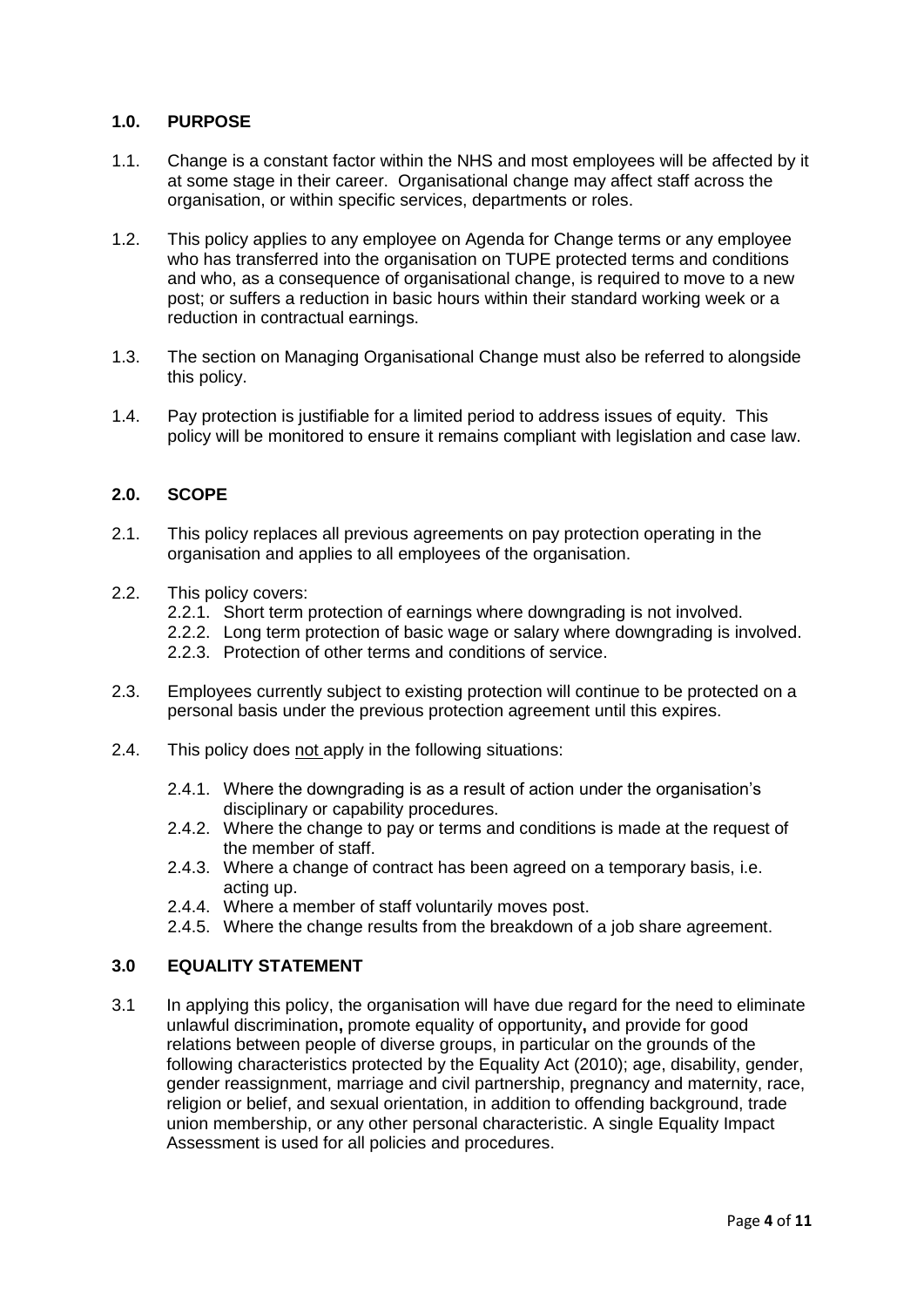#### **4.0 ACCOUNTABILITY**

4.1 The Chief Officer is accountable for this policy.

#### **5.0 IMPLEMENTATION AND MONITORING**

- 5.1 The Assurance Committee is responsible for formal approval and monitoring compliance with this policy. Following ratification the policy will be disseminated to staff via the intranet. The policy to be reviewed three years from the date of implementation unless there is good reason to update this more frequently, such as changes in employment law and good practice.
- 5.2 The policy and procedure will be reviewed periodically by Human Resources in conjunction with managers and Trade Union representatives where applicable. Where review is necessary due to legislative change, this will happen immediately.

#### **6.0 RESPONSIBILITIES**

6.1 Good working relations are vital for the organisation to operate successfully and provide services. There is a joint responsibility for management, trade unions and employees to accept the responsibility of working together on issues in good faith and with the shared intention of facilitating good working relations.

#### **6.2 Employees**

- 6.2.1 It is the responsibility of employees to ensure that they:
	- Comply with the Policy on Protection of Pay and Terms and Conditions of Service, particularly in relation to accepting alternative employment or undertaking duties up to the level that they are receiving protection.
	- Attend any consultation meetings or training as requested in line with redeployment opportunities or maximising opportunities for redepolyment.
	- To access and be aware of the policy and read the content, if there is anything that is not understood then initially raises this with their line manager.

#### **6.3 Line Managers**

- 6.3.1 It is the responsibility of line managers to ensure that they:
	- Ensure that the policy is complied with during any organisational change.
	- Consult with their employees and employee representatives (supported by the HR team) regarding any change within the work environment that may affect their terms and conditions of employment.
	- Arrange and hold one to one consultation meetings with individual employees where they are potentially affected by organisational change.
	- Ensure outcomes of all formal meetings are confirmed to the individual in writing. The exact terms of any protection will be confirmed in writing to the employee.
	- Where employees are to be redeployed, the manager, supported by the HR team, will work with them to try to redeploy them to suitable alternative employment.
	- Through the Personal Development Review [PDR] process ensure that employees who have been downgraded are given reasonable opportunities to retain and/or develop the skills and knowledge to apply for posts at their former level when available.
	- Attend all relevant management training and to ensure they are broadly familiar with organisation's HR policies.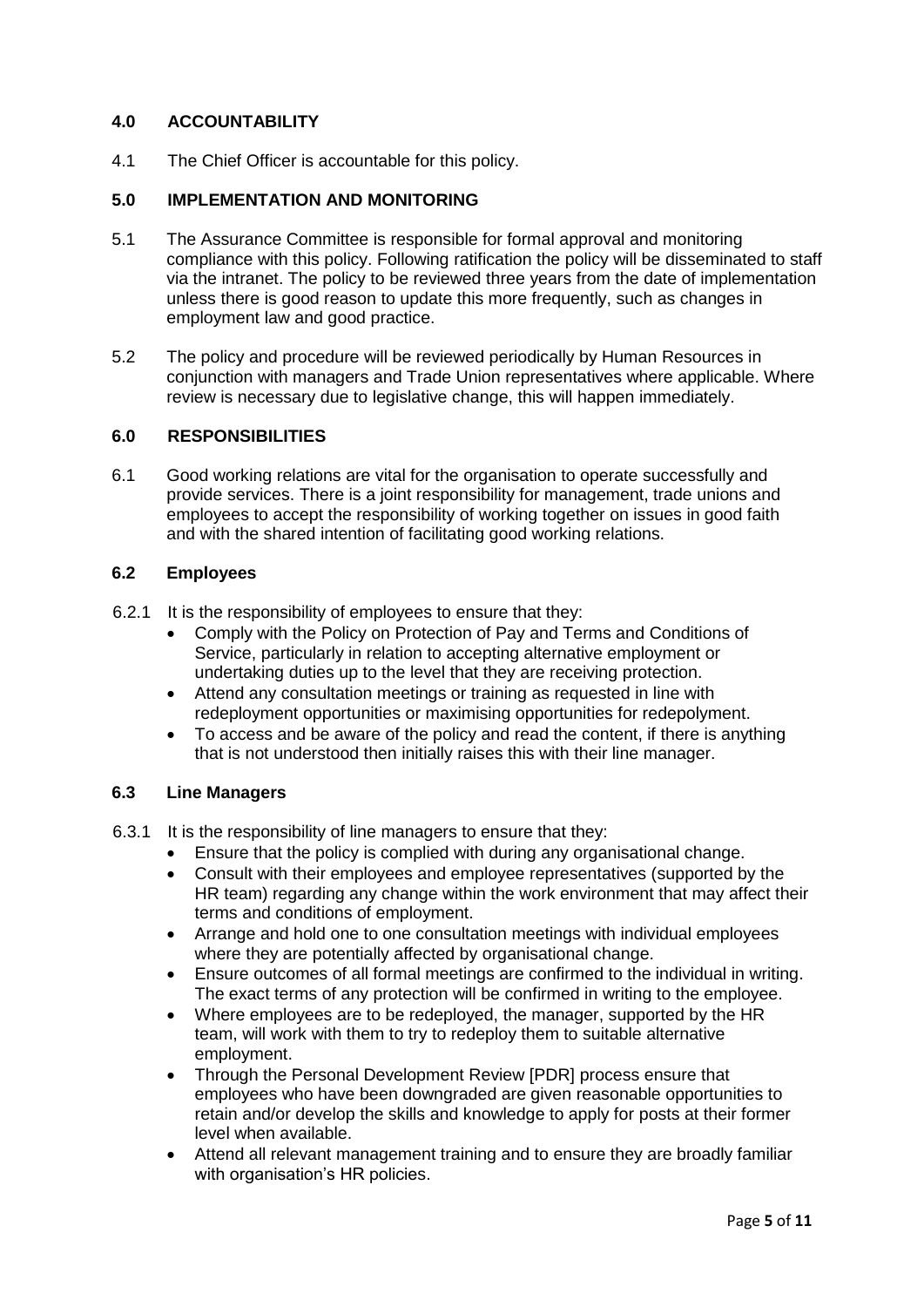Ensure that employees are aware of the policy will be brought to the attention of the team through the team brief process.

#### **6.4 Human Resources Team**

6.4.1 The Human Resource representative will provide advice and support on all aspects of this policy to ensure application and support.

#### **7.0 SHORT TERM PROTECTION OF EARNINGS**

- 7.1. An employee who suffers a reduction in earnings (but is not downgraded), as a result of organisational change, will continue to receive the average of the previous 3 months earnings.
- 7.2. Short term protection will apply where organisational change leads to any loss of contractual enhancements due to change in working pattern including overtime, unsocial hours, stand-by payments, on call allowances, sessional payments.
- 7.3. Service counted for the purposes of protection will be continuous service with the organisation (including service deemed to be continuous under TUPE).
- 7.4. Short term protection entitlement will be calculated in relation to the individual's completed years of continuous service:

| <b>Length of Service</b> | <b>Protection</b> |
|--------------------------|-------------------|
| 4 months to 1 year       | 2 months          |
| 1 to 2 years             | 4 months          |
| 2 to 3 years             | 6 months          |
| 3 to 4 years             | 8 months          |
| 4 to 5 years             | 10 months         |
| More than 5 years        | 12 months         |

#### **8.0. LONG TERM PROTECTION OF EARNINGS**

- 8.1. An employee who is downgraded as a result of organisational change, will receive protection on basic salary including benefits from any future cost of living awards in accordance with section 8.2.
- 8.2. Service counted for the purposes of protection will be continuous service with the organisation (including service deemed to be continuous under TUPE).

| Length of Service                             | <b>Protection</b> |
|-----------------------------------------------|-------------------|
| 12 months or more qualifying service 13 years |                   |

8.3. Any employee downgraded will be given reasonable opportunities to retain and/or develop the skills and knowledge to apply for posts at their former level, when available.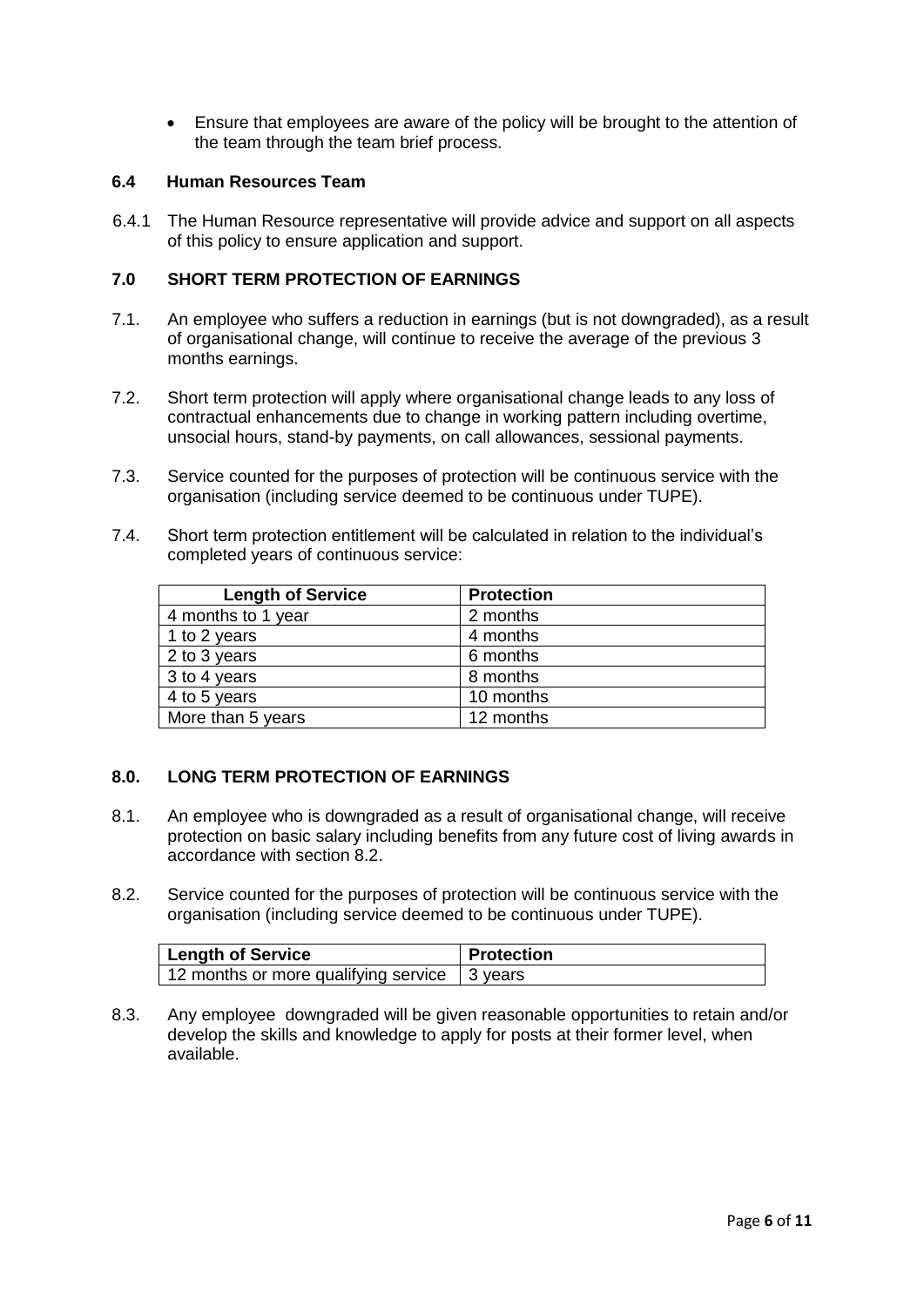#### **9.0. PROTECTION OF OTHER TERMS AND CONDITIONS**

#### **9.1. Recruitment and Retention Premia**

- 9.1.1. Recruitment and retention premia are applied to a post, not an individual, and do not transfer with the individual if they change post. However, where an individual changes post for reasons that mean they are eligible for protection of salary, and they were previously in a post that received recruitment or retention premia the following rules will apply:
- 9.1.2. Nationally and locally agreed long-term recruitment and retention premia will be protected in line with national terms and conditions (section 5, annexes J and R) for the period of protection.
- 9.1.3. Locally agreed short-term recruitment and retention premia will be protected for six months in line with national terms and conditions (section 5).
- 9.1.4. The recruitment and retention premia will be protected at the level paid at the time the employee left their previous post.
- 9.1.5. Should a recruitment and retention premia apply in the new post the individual will receive that which is most beneficial for the period of protection.

#### **9.2. Change in Hours**

- 9.2.1. In situations of organisational change where long-term protection applies to an individual the organisation will attempt to ensure that there is a match between posts in terms of hours and pattern of work but this may not be possible. In such cases the following will apply:
- 9.2.2. Where the hours of work are greater in the new post, the protected employee will normally continue to work their former hours for the period of protection. If this is not possible any payment for additional hours will be paid at the protected hourly rate of pay for the period of protection.
- 9.2.3. Where the hours of work are less in the new post, the protected employee will have the option to continue to work their former hours for the period of protection. If they opt to reduce their hours the protected payment will be reduced proportionally, based on the protected hourly rate. Any payments for additional hours and overtime will be remunerated at the protected hourly rate of pay for the period of protection.
- 9.2.4. Where working patterns are different in the new post or there were was an arrangement to work flexibly in the former post the organisation will make all reasonable efforts to support the protected employee to maintain their working pattern, provided this does not impact adversely on the delivery of the service. Where this is not possible the individual will be given reasonable notice (a minimum of 12 weeks, unless otherwise agreed) to make any changes necessary. Support for carers is available from the Childcare Co-ordinator service.

#### **9.3. Change of Base**

9.3.1. Where an employee is required to change their base of work, in line with contractual arrangements and national terms and conditions (paragraph 17.25 of the NHS Terms and Conditions of Service Handbook, change of base of work resulting from amalgamation of NHS employers or from acceptance of another post in consequence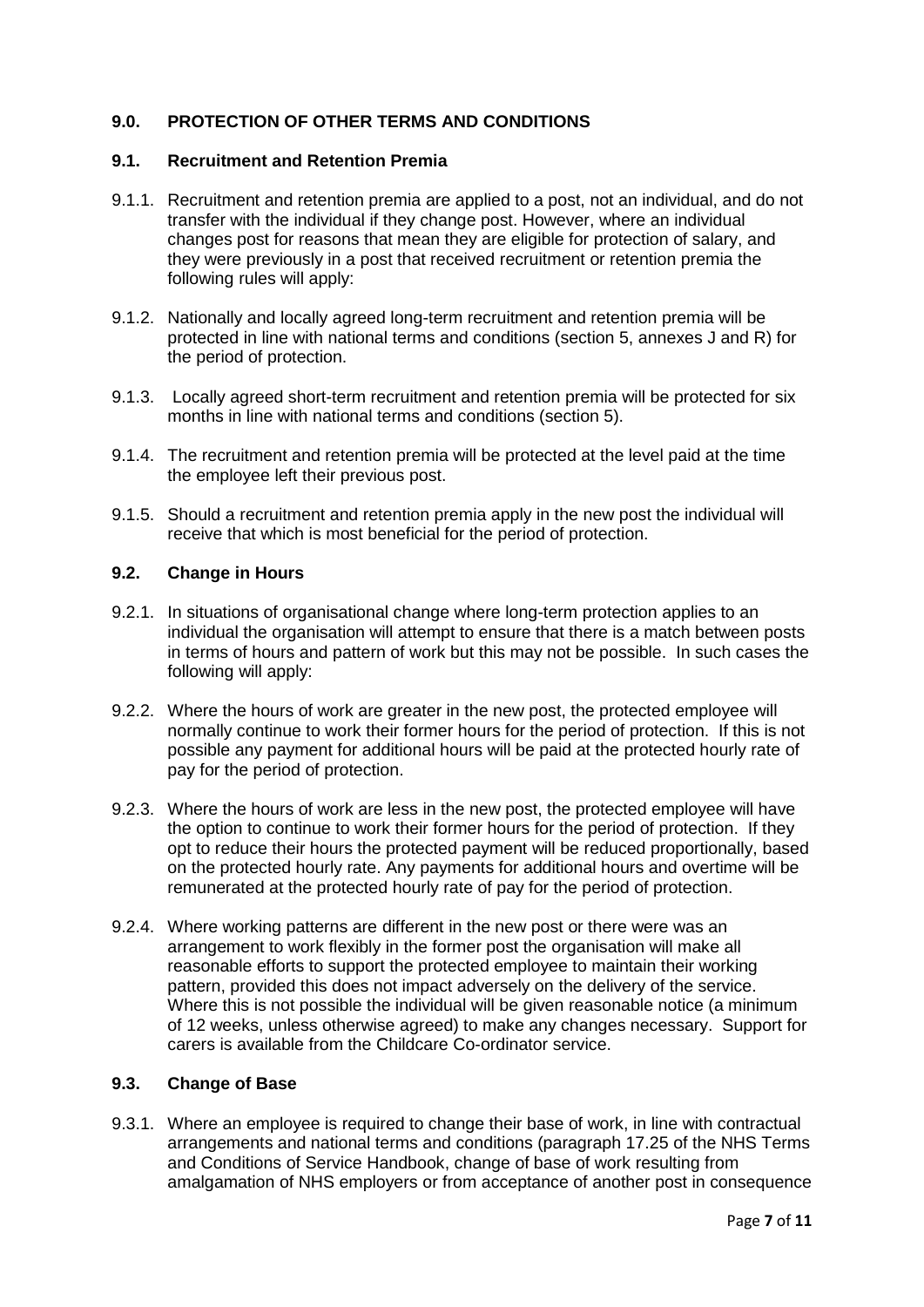of redundancy), they may qualify for reimbursement of their extra daily travelling expenses for a period of 4 years from the date of transfer.

#### **9.4. Lease Cars (excluding salary sacrifice scheme)**

- 9.4.1. If the employee has contracted for a lease car through the organisations lease car scheme the employee will not suffer a financial detriment from organisational change.
- 9.4.2. If a lease car is not required for the new post the employee will not suffer any financial penalty from the early surrender of the car. However, if it is still possible for the employee to retain the car and they choose to do so, the employee will be responsible for all costs arising from the lease arrangement.
- 9.4.3. Where the new post still meets the lease car scheme criteria the employee will not be responsible for any additional costs arising from the existing lease arrangement until the expiry of the existing lease. Any subsequent lease will be calculated based on the requirements of the new post and will not be subject to any protection.
- 9.4.4. Any employee on a salary sacrifice lease car scheme would continue with these arrangements under the terms of the scheme.

#### **9.5. Pensions**

9.5.1 Members of the NHS pension scheme may apply to have their period of membership at a higher rate of pay treated as "preserved" membership subject to the terms and conditions of the NHS Pension Scheme. It is important that employees discuss their pension with the pension's advisor in the payroll team where they suffer a reduction in earnings.

#### **10.0. CONDITIONS OF ELIGIBILITY FOR PROTECTION**

- 10.1. Protection will no longer apply where an employee, currently receiving protection, unreasonably refuses alternative employment in any post on the banding which they are protected.
- 10.2. Employees receiving protection may be required to undertake duties or responsibilities up to the level at which they are protected on a temporary basis. Such an arrangement will not break or extend the period of protection.
- 10.3. Protection will cease should the employee move to another post through their own application, or leave the organisation.
- 10.4. Protection will be offset against earnings in the new post. In any pay period where earnings in the new post exceed the protected earnings (ie total earnings for short term protection, basic salary for long term protection) the protection of earnings is extinguished for that period.
- 10.5 Long and short term protection may run concurrently, this is known as joint protection. The protection paid will be that most favourable to the employee whilst the joint protection lasts.
- 10.6 At the end of the protection period the employee on protection will receive the pay band and conditions of service of the substantive post.
- 10.7 Payment of protection is conditional on an employee being committed to training and development identified in order to maximise opportunities for redeployment.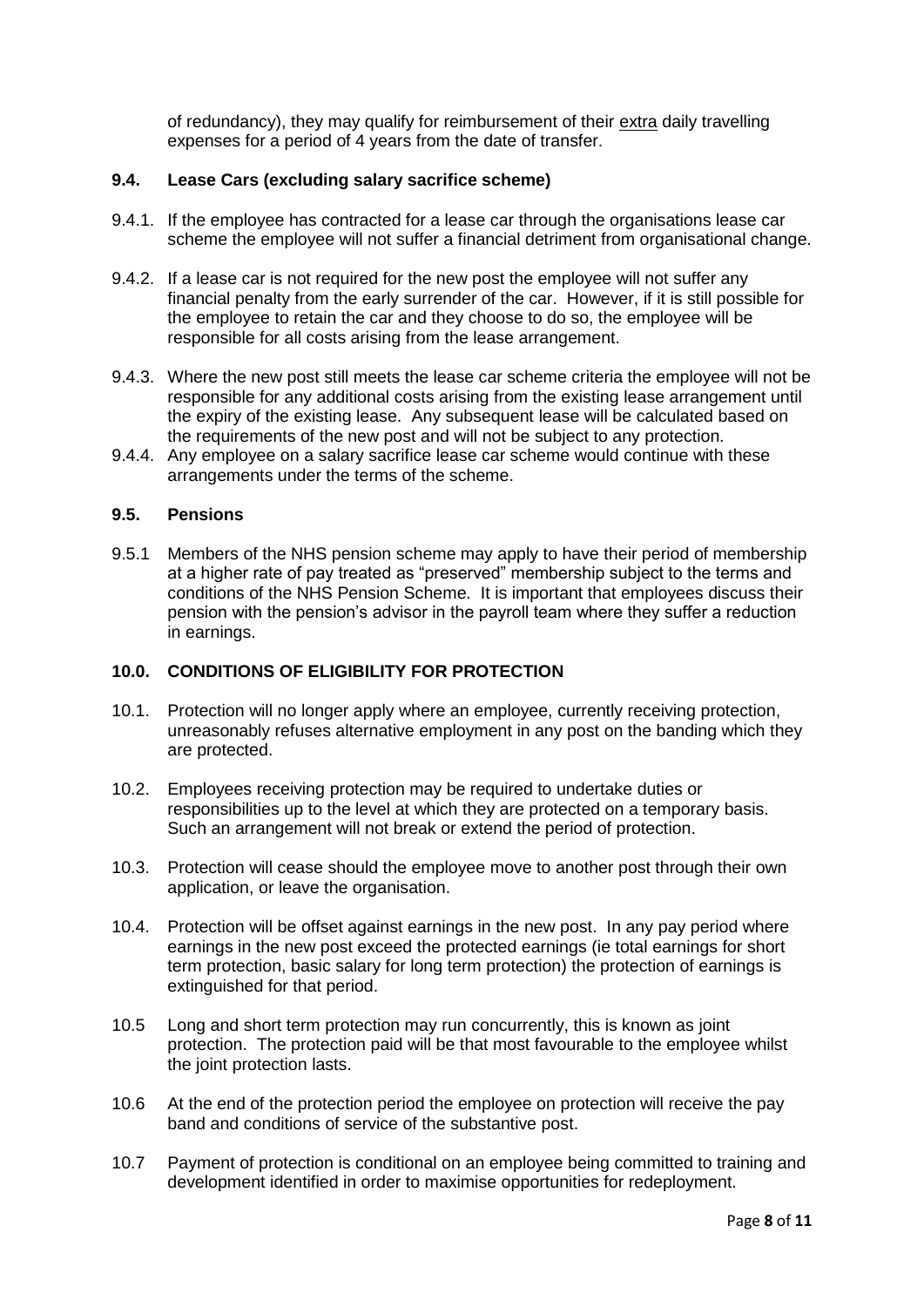#### **11.0. OTHER PROVISIONS**

- 11.1. Employees will move onto a new band on the nearest point to their current salary. Where pay scales overlap individuals will not receive a promotional increase as a result of redeployment. They will however progress up the pay scale incrementally as normal in future, and will retain their incremental date.
- 11.2. Where the three month calculation period includes a period of maternity, adoption or paternity leave or where the employee was on approved unpaid leave (including a employment break) or sick leave, average earnings will be calculated taking into account the working pattern prior to the period of leave.
- 11.3. Where an employee becomes eligible for a second period of protection whilst already receiving protection, the initial protection will run its course. The second period of protection will run concurrently from the date of the second change in accordance with the arrangements within this policy.
- 11.4. Employees returning from agreed employment breaks under the organisation's policy, who cannot be slotted back into a post at the equivalent grade to that which they took the break from, will be eligible for long term protection from the date of their return.
- 11.5. Employees absent during a period of organisational change i.e. on sick leave, secondment or maternity have the same right to be consulted with as other staff. Any protection arrangement necessitated by organisational change will come into effect from the date of the change, not the date of their return to the organisation.
- 11.6. Changes to terms and conditions that are not substantive i.e. are agreed for a temporary/fixed-term period i.e. acting-up, additional hours will not be subject to protection.

## **12.0. APPEALS**

12.1 Any appeal arising from the application of this policy will be dealt with under the organisation's Grievance procedure

#### **13.0. DEFINITIONS**

- 13.1. Organisational Change: any structural or managerial change to services provided by the organisation
- 13.2. Salary: the monthly sum due in respect of basic hours worked by the employee, within the standard working week, as defined for their staff group. The following are excluded for the purposes of long term protection (but those marked\* may be subject to short term protection if they are a contractual feature or a regular requirement):
	- Acting up Allowances
	- Standby\*
	- $\bullet$  On-call\*
	- Earnings from other contracts eg bank contracts
	- Reimbursement for expenses no longer incurred
	- Special duty payments eg shift allowances, weekend enhancements etc\*
	- One off lump sum payment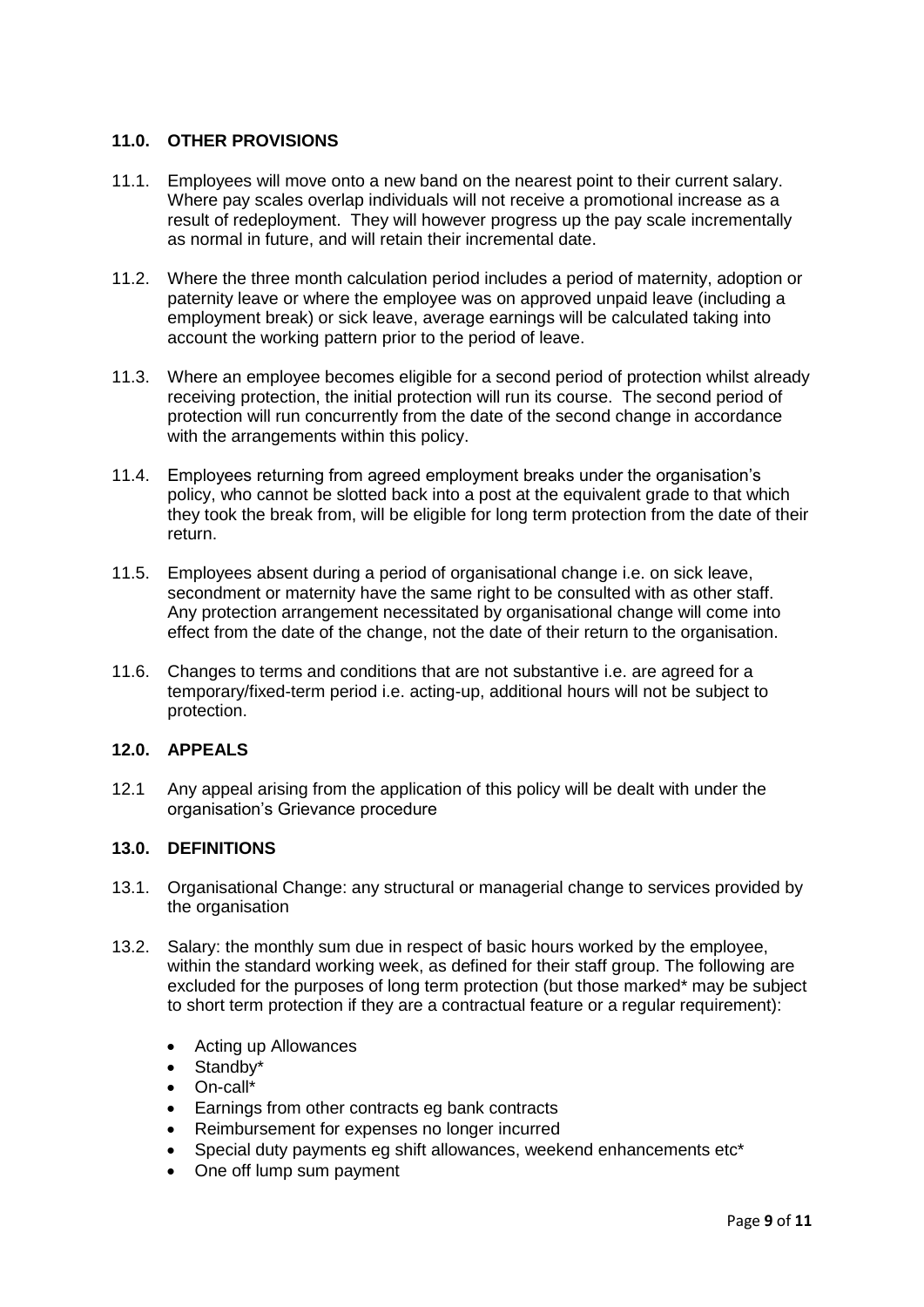#### **Equality Impact Assessment**

| Title of policy                                        | Protection of Pay and Conditions of<br><b>Service Policy</b>                  |          |  |
|--------------------------------------------------------|-------------------------------------------------------------------------------|----------|--|
| Names and roles of people completing the<br>assessment | Angela Kilmartin, Senior HR Associate<br>Nadeem Murtuja, Senior Associate E&D |          |  |
|                                                        | 12/02/14                                                                      | 05/03/14 |  |
| Date assessment started/completed                      |                                                                               |          |  |

| 1. Outline                              |                                                                                                                                                                                                                                                                                                                                                                                 |
|-----------------------------------------|---------------------------------------------------------------------------------------------------------------------------------------------------------------------------------------------------------------------------------------------------------------------------------------------------------------------------------------------------------------------------------|
| Give a brief summary of the<br>policy   | This policy applies to any employee on Agenda for<br>Change terms or any employee who has transferred into<br>the CCG on TUPE protected terms and conditions and<br>who, as a consequence of organisational change, is<br>required to move to a new post; or suffers a reduction in<br>basic hours within their standard working week or a<br>reduction in contractual earnings |
|                                         | Pay protection is justifiable for a limited period to address<br>issues of equity. This policy will be monitored to ensure it<br>remains compliant with the legislation and case law.                                                                                                                                                                                           |
| What outcomes do you want to<br>achieve | For the policy to comply with statutory requirements,<br>NHS Litigation Authority Standards and best practice                                                                                                                                                                                                                                                                   |

## **2.Analysis of impact**

This is the core of the assessment, using the information above detail the actual or likely impact on protected groups, with consideration of the general duty to;

eliminate unlawful discrimination; advance equality of opportunity; foster good relations

|                   | Are there any likely<br>impacts?<br>Are any groups going to be<br>affected differently?<br>Please describe. | Are these<br>negative<br>or<br>positive? | What action will be taken<br>to address any negative<br>impacts or enhance<br>positive ones? |
|-------------------|-------------------------------------------------------------------------------------------------------------|------------------------------------------|----------------------------------------------------------------------------------------------|
| Age               | <b>No</b>                                                                                                   |                                          |                                                                                              |
| <b>Carers</b>     | <b>No</b>                                                                                                   |                                          |                                                                                              |
| <b>Disability</b> | <b>No</b>                                                                                                   |                                          |                                                                                              |